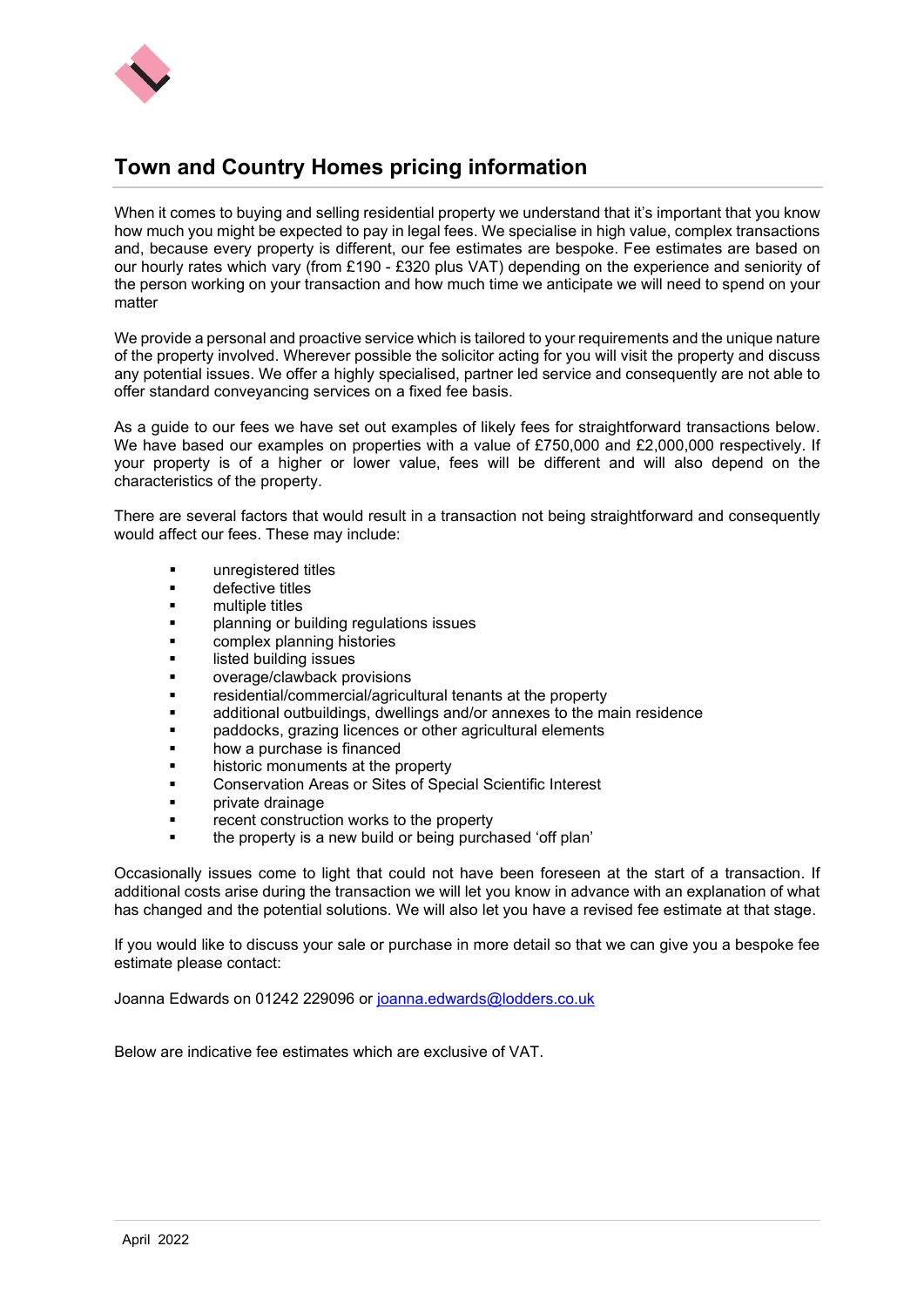

| <b>Fees</b>            | <b>Sale Price £750,000</b> | <b>Sale Price £2,000,000</b> |
|------------------------|----------------------------|------------------------------|
| Our fees               | £1,950 - £3,000            | £2,750 - £4,250              |
| Money transfer fee     | £35                        | £35                          |
| <b>Estimated total</b> | £1,985 - £3,035            | £2.785 - £4.285              |

# **Selling a residential property: Freehold**

#### **The estimates above cover the following:**

Obtaining the registered title from the Land Registry, reviewing the title and identifying any issues that may be raised by the buyer's solicitor to prevent any delay to the transaction; sending the Property Information Forms and Fittings and Contents Forms to you for completion; preparing the draft contract and supporting documents; visiting the property (where appropriate); negotiating the draft contract and Transfer Deed; responding to enquiries from the buyer's solicitor; liaising with your selling agent to ensure progress of the sale; exchanging contracts; obtaining a redemption statement in relation to any mortgage on the property; preparing the completion documents and financial statements; completing the sale; redeeming the mortgage (if any) and accounting to you for the sums received.

#### **The indicative fee assumes:**

That the transaction is straightforward and that there are no complicating factors (see above list); the title comprises a single registered title with no more than three documents referred to; the buyer's searches reveal no adverse results; there are no circumstances which require additional documentation to be prepared; the transaction proceeds smoothly with no unforeseen complications; all parties are cooperative and there is no unreasonable delay from any third parties providing documents; no indemnity insurance is required, and you are able to provide us with prompt, clear instructions. If any of these factors change then the legal fees may be higher. We often act where the circumstances are different and have chosen these (non-exhaustive) examples in order to provide a clear explanation of our prices.

| <b>Fees</b>                                                                                                                              | <b>Sale Price £750,000</b> | Sale Price £2,000,000 |
|------------------------------------------------------------------------------------------------------------------------------------------|----------------------------|-----------------------|
| Our fees                                                                                                                                 | £2,250 - £3,250            | £3,250 - £4,750       |
| Management pack fee (this is<br>paid to the landlord and/or<br>management company and will<br>vary - an indicative value is<br>included) | £250 - £750                | £250 - £750           |
| Money transfer fee                                                                                                                       | £35                        | £35                   |
| <b>Estimated total</b>                                                                                                                   | $£2,535 - £4,035$          | £3,535 - £5,535       |

### **Selling a residential property: Leasehold**

The increase in our fees between a freehold and leasehold property is to take account of the additional work involved in reviewing the lease and obtaining information from the landlord and management company.

#### **The estimates above cover the following:**

Sending the Property Information, Fixtures and Contents and Leasehold Information forms to you for completion; obtaining the registered leasehold title, freehold title and lease; reviewing the title documents and identifying any issues that may be raised by the buyer's solicitor to prevent any delay to the transaction; obtaining and reviewing required documentation from the freeholder and management company; preparing the draft contract and supporting documents; negotiating the draft contract and Transfer Deed; responding to enquiries from the buyer's solicitor; exchanging contracts; preparing the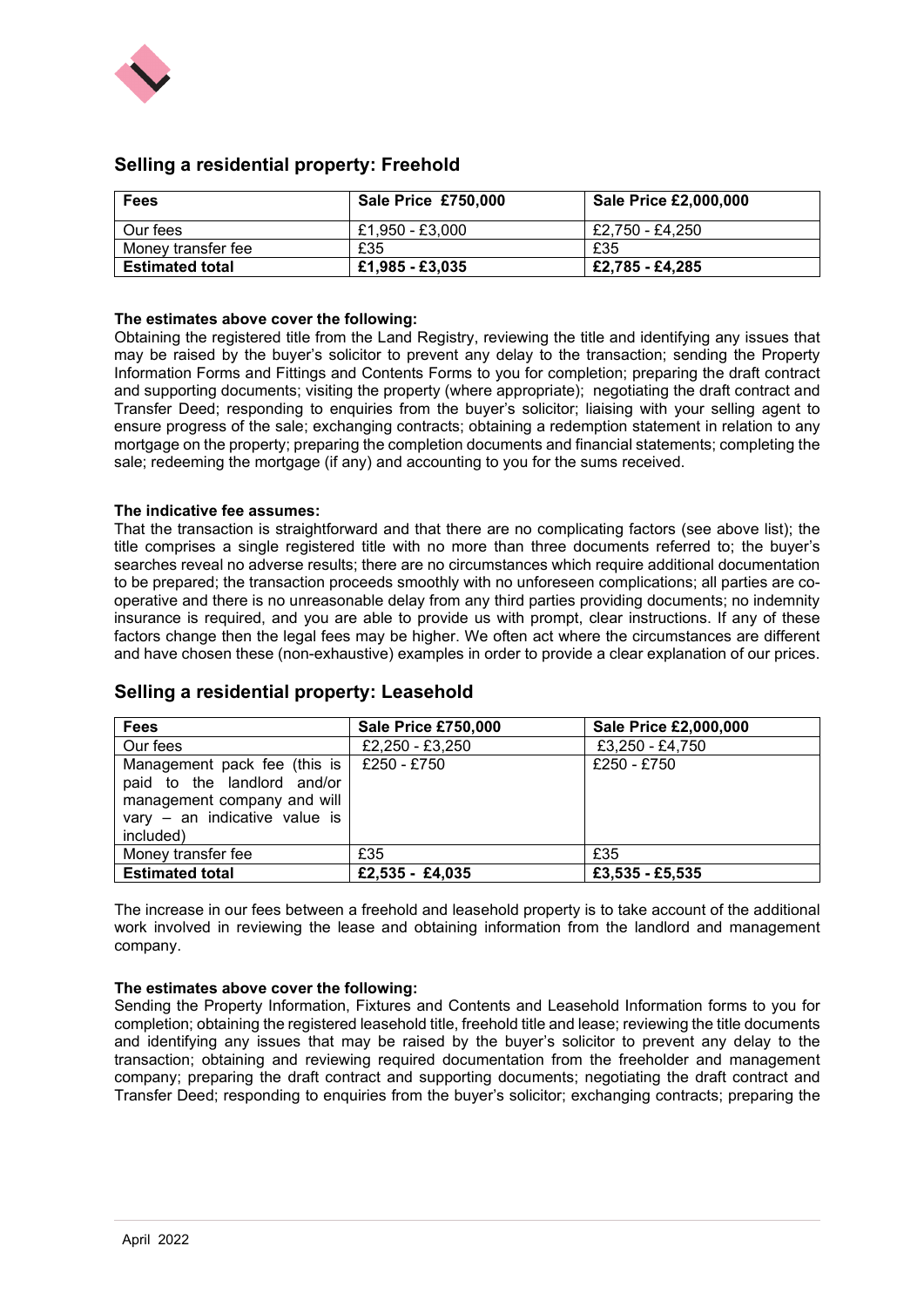

completion documents and financial statements; completing the sale; redeeming the mortgage (if any) and accounting to you for sums received.

#### **The indicative fee assumes:**

Our fees are based on the same assumptions as a freehold sale; that there is one registered leasehold and one registered freehold title, and that the transaction is an assignment of a registered lease rather than the grant or extension of a lease.

# **Buying a residential property: Freehold**

| <b>Fees</b>                       | Purchase Price £750,000   | Purchase Price £2,000,000   |
|-----------------------------------|---------------------------|-----------------------------|
| Our fees                          | £2,250 - £3,250           | £3,000 - £5,000             |
| Search<br>fees<br>(these)<br>vary | £400 - £900 (depending on | £400 - £1,200 (depending on |
| depending upon the property       | acreage)                  | acreage)                    |
| and local authority and are       |                           |                             |
| given as a general indication;    |                           |                             |
| specific quotes will need to be   |                           |                             |
| obtained for each property)       |                           |                             |
| Land registry fee                 | £295                      | £500                        |
| Money transfer fee                | £35                       | £35                         |
| <b>Estimated total</b>            | £2,980 - £4,480           | £3.935 - £6.735             |

#### **Other costs:**

In addition to the costs set out above there may be other disbursements. You will also have to pay Stamp Duty Land Tax (SDLT) which varies depending on the value of the property and the circumstances of the transaction. For example, if you own a share of a property anywhere in the world you may need to pay a higher rate. You can calculate the amount of SDLT that you are likely to pay in England on the [HMRC calculator tool.](https://www.tax.service.gov.uk/calculate-stamp-duty-land-tax/#/intro) If the property is in Wales, Land Transaction Tax is payable and can be calculated on the [Welsh Revenue Authority](https://gov.wales/land-transaction-tax-calculator) website.

#### **The estimates above cover the following:**

Receiving the draft contract, title papers, Property Information form and supporting paperwork from the seller's solicitor; investigating the title and identifying any issues; obtaining and reviewing the Local Authority, drainage and water, environmental, ground stability, planning and highways searches; reviewing the draft contract and supporting documents; preparing the draft Transfer Deed; raising enquiries; visiting the property (where appropriate); reviewing the replies to enquiries; negotiating the draft contract and Transfer Deed; preparing a detailed report for you on the property title, transaction documents, searches and replies to enquiries; meeting with you to discuss the report and any queries that you may have; exchanging contracts; preparing the completion documents and financial statements; preparing the SDLT return; carrying out pre completion searches; completing the purchase; filing the SDLT return; dealing with the payment of SDLT and registering the purchase at the Land Registry.

#### **The indicative fee assumes:**

That the transaction is straightforward and that there are no complicating factors (see above list); the title comprises a single registered title with no more than three documents referred to; no mortgage finance is required for the property; the searches reveal no adverse results; the property will be purchased in one or two individual names; tax advice is not required; there are no circumstances which require additional documentation to be prepared; the transaction proceeds smoothly with no unforeseen complications; all parties are co-operative and there is no unreasonable delay from any third parties.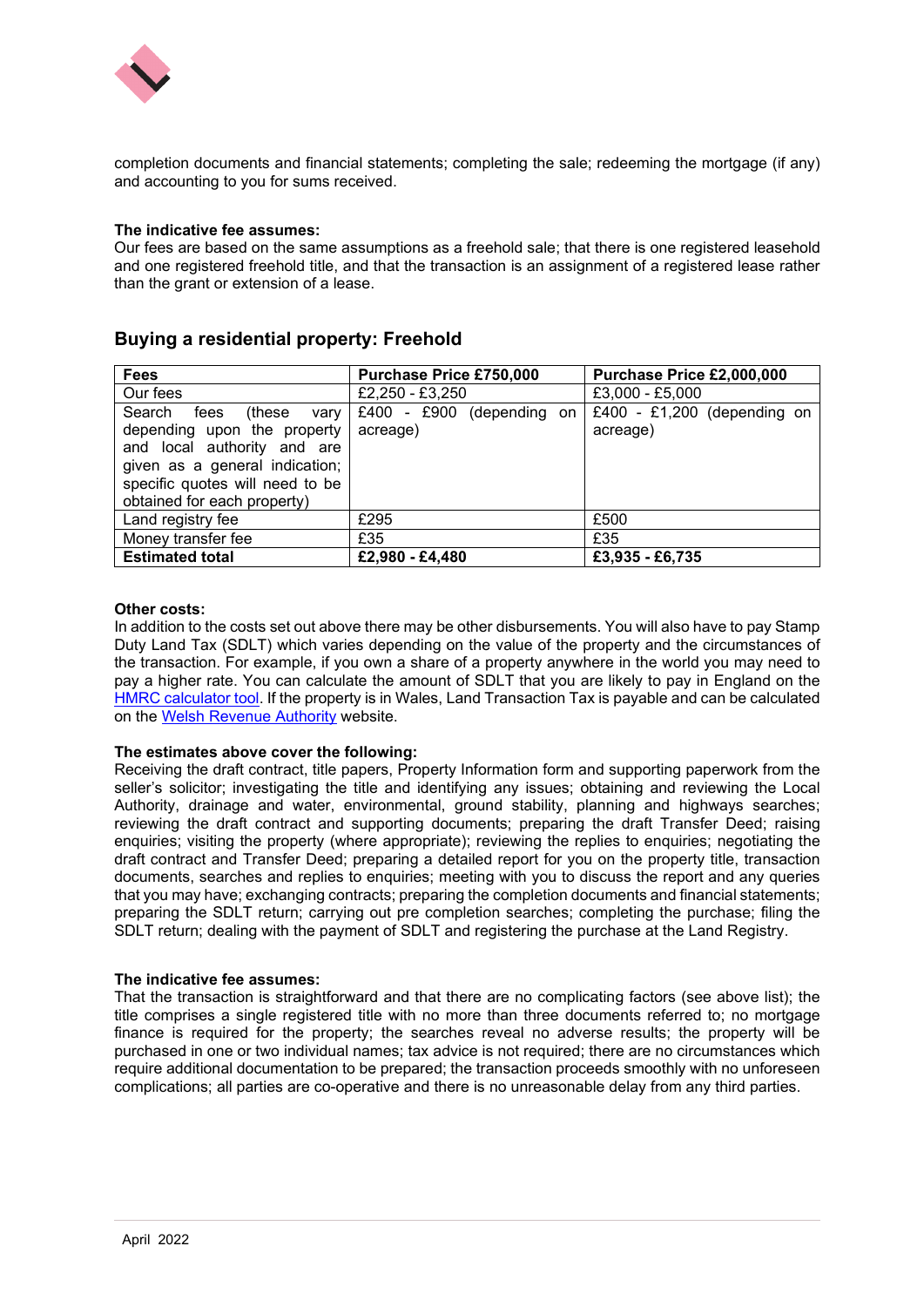

# **Buying a residential property: Leasehold**

| <b>Fees</b>                       | <b>Purchase Price £750,000</b> | Purchase Price £2,000,000   |
|-----------------------------------|--------------------------------|-----------------------------|
| Our fees                          | £2,250 - £3,500                | £3,250 - £5,250             |
| Search fees (these<br>vary        | £400 - £900 (depending on      | £400 - £1,200 (depending on |
| depending upon the property       | acreage)                       | acreage)                    |
| and local authority and are       |                                |                             |
| given as a general indication;    |                                |                             |
| specific quotes will need to be   |                                |                             |
| obtained for each property)       |                                |                             |
| Land Registry fee                 | £295                           | £500                        |
| Notice to the freeholder that the | £50 - £250                     | £50 - £250                  |
| ownership of the lease has        |                                |                             |
| changed (this varies for each     |                                |                             |
| property and is an indicative     |                                |                             |
| value only)                       |                                |                             |
| Money transfer fee                | £35                            | £35                         |
| <b>Estimated total</b>            | £3,030 - £4,980                | £4,235 - £7,235             |

The increase in our fees between a freehold and leasehold property is to take account of the additional work involved in reviewing the lease and obtaining information from the landlord and management company.

### **Other costs:**

As with the purchase of a freehold property you will be required to pay SDLT or Land Transaction Tax (if the property is in Wales). With leasehold properties there will usually be ground rent and service charge payments due which are payable monthly/annually throughout the term of the lease. We will confirm the amount of these charges when we report to you on the property.

#### **The estimates above cover the following:**

Receiving the draft contract, leasehold and freehold title deeds, lease, Property Information form and supporting paperwork from the seller's solicitor; investigating the title and identifying any issues; obtaining and reviewing the Local Authority, drainage and water, environmental, ground stability, planning and highways searches; reviewing the draft contract and supporting documents; preparing the draft Transfer Deed; raising enquiries; visiting the property (where appropriate); reviewing the replies to enquiries; negotiating the draft contract and Transfer Deed; preparing a detailed report for you on the lease, property title, transaction documents, searches and replies to enquiries; meeting with you to discuss the report and any queries that you may have; exchanging contracts; preparing the completion documents and financial statements; preparing the SDLT return; carrying out pre-completion searches; completing the purchase; filing the SDLT return; dealing with the payment of SDLT and registering the purchase at the Land Registry.

Reviewing the lease; investigating the title and identifying any issues; obtaining and reviewing the searches, reviewing the draft contract, supporting documents and information from the freeholder and/or management company; raising enquiries; reviewing the replies to enquiries; preparing the draft Transfer Deed; negotiating the draft contract and Transfer Deed; reporting to you on the title, searches and replies to enquiries; exchanging contracts; preparing the completion documents and financial statements; completing the purchase; dealing with the payment of Stamp Duty Land Tax and registering the purchase at the Land Registry.

#### **The indicative fee assumes:**

Our fees are based on the same assumptions as a freehold purchase; that there is one registered leasehold and one registered freehold title; the availability of the full information pack, and that the transaction is an assignment of a registered lease rather than the grant or extension of a lease.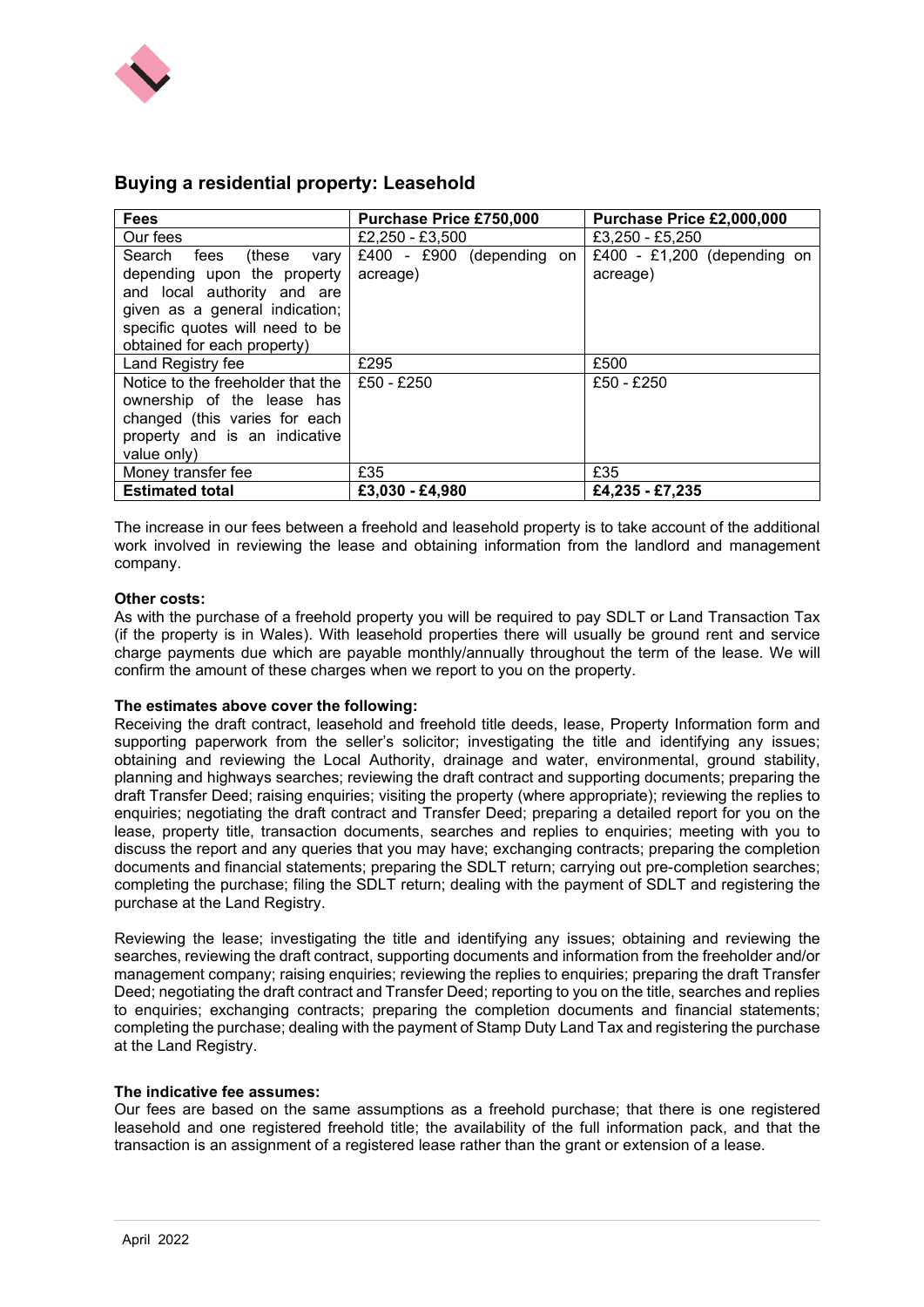

# **Re-mortgages: property you already own**

Occasionally, if you already own a property you might decide to either take out a mortgage on it or remortgage (i.e., change your current lender).

| <b>Fees</b>                                                                                                                                                                                        | Financing up to £500,000                | Financing up to £1,000,000              |
|----------------------------------------------------------------------------------------------------------------------------------------------------------------------------------------------------|-----------------------------------------|-----------------------------------------|
| Our fees                                                                                                                                                                                           | £1,500 - £1,950                         | £1,950 - £2,500                         |
| Search<br>fees<br>(these<br>vary<br>depending upon the property<br>and local authority and are<br>given as a general indication;<br>specific quotes will need to be<br>obtained for each property) | $£400 - £900$ (depending on<br>acreage) | £400 - £1,200 (depending on<br>acreage) |
| Land Registry fee                                                                                                                                                                                  | £65                                     | £140                                    |
| Money transfer fee                                                                                                                                                                                 | £35                                     | £35                                     |
| <b>Estimated total</b>                                                                                                                                                                             | £2,000 - £2,950                         | £2,525 - £3,875                         |

#### **The estimates above cover the following:**

Obtaining copies of the registered title from the Land Registry; receiving instructions from your mortgage lender together with a copy of your mortgage offer and legal mortgage deed; ordering Local Authority, drainage and water, environmental, ground stability and highways searches; investigating the title; reviewing the search results; dealing with the lender's requirements; reporting to you on the mortgage; preparing the report on title for the lender; arranging for you to execute the mortgage deed; preparing the completion statement; requesting the release of the mortgage advance; carrying out pre-completion searches at the Land Registry; receiving the mortgage advance; completing the mortgage; dealing with post-completion matters including registering the charge at the Land Registry, and, arranging the discharge of the existing mortgage (if required).

#### **The indicative fee assumes:**

Our fees are based on the same assumptions as a freehold purchase. In addition, it is assumed that we will be acting for both you and your lender using the lender's standard documents and that we are not advising a guarantor in relation to the mortgage.

# **How long will my matter take?**

It is difficult to give an accurate timescale for property transactions as it will depend on how much information is readily available, whether the transaction is part of a chain of transactions, how quickly any mortgage offer is dealt with, how quickly our enquiries are dealt with and other external factors such as delays in searches being returned. Currently, a relatively straightforward sale or purchase transaction is taking six to eight weeks. A straightforward re-mortgage typically takes between three to five weeks although it may be quicker.

# **The Town and Country Homes Team**

All work will be carried out by a qualified solicitor at partner level or where appropriate at a more junior level with supervision by a partner.

The team currently has four fee-earning members:

Caroline Nemecek qualified as a solicitor in September 2005 and has specialised in complex property work requiring a bespoke and proactive approach throughout her legal career. Caroline leads the team